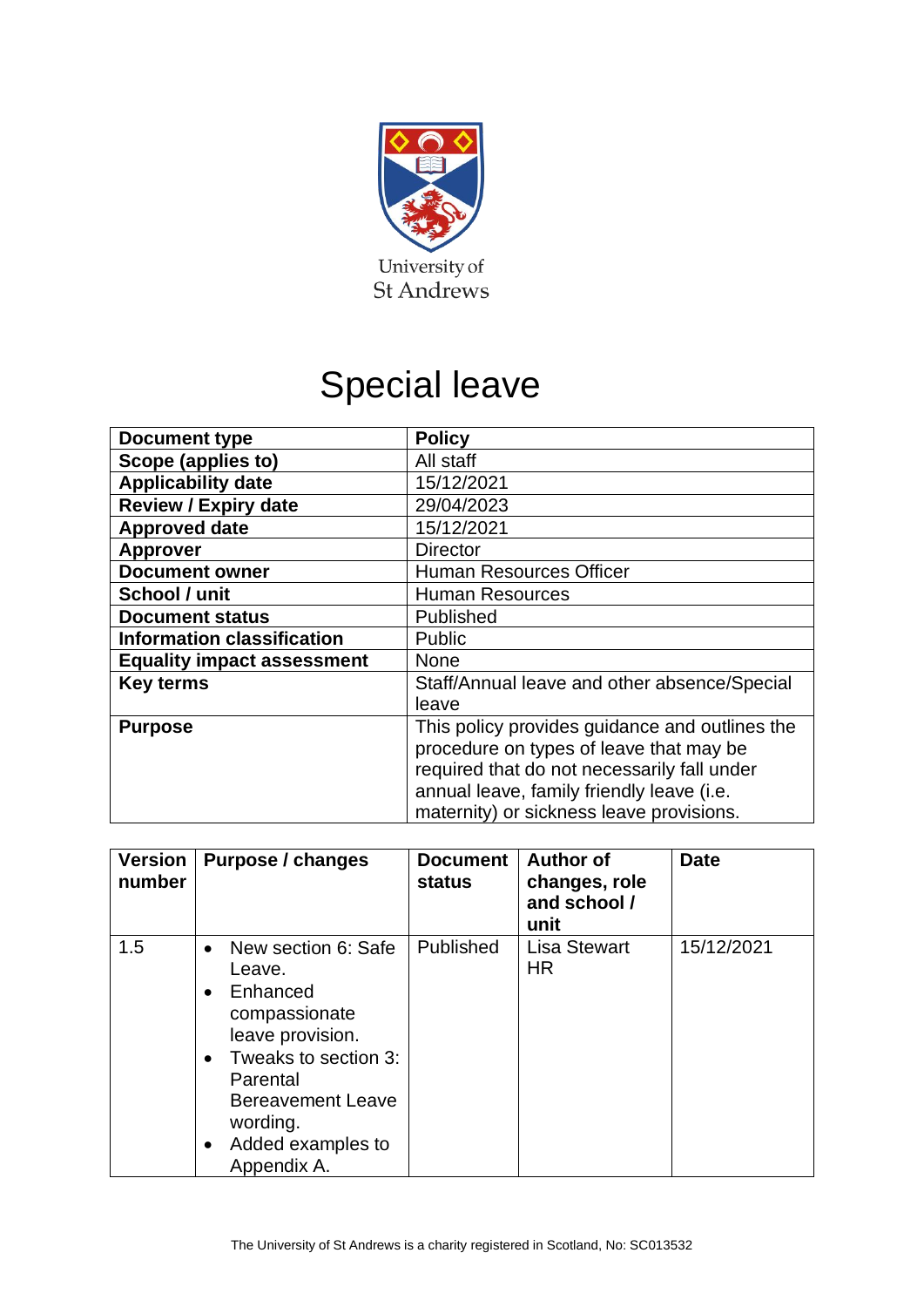# **Table of contents**

| 1.  | Introduction                                 | 3  |
|-----|----------------------------------------------|----|
| 2.  | Time off for dependants/carer's leave        | 3  |
| 3.  | Parental bereavement leave                   | 3  |
| 4.  | Compassionate leave                          | 4  |
| 5.  | Time off for other emergencies               | 5  |
| 6.  | Safe Leave                                   | 5  |
| 7.  | Time off for fertility treatment             | 5  |
| 8.  | Hospital/clinic appointments                 | 6  |
| 9.  | Jury Service/Witness representation at Court | 6  |
| 10. | Adverse weather conditions                   | 7  |
| 11. | <b>Essential Civic or Public Duties</b>      | 7  |
| 12. | Members of the Reserve Forces                | 7  |
| 13. | <b>Trade Union duties</b>                    | 8  |
| 14. | Organisational change                        | 8  |
| 15. | Miscellaneous                                | 8  |
| 16. | Procedures                                   | 8  |
| 17. | Payment, terms and conditions                | 9  |
| 18. | Other options                                | 9  |
| 19. | Consistency and reporting                    | 9  |
|     | Appendix A: Special leave scenarios          | 11 |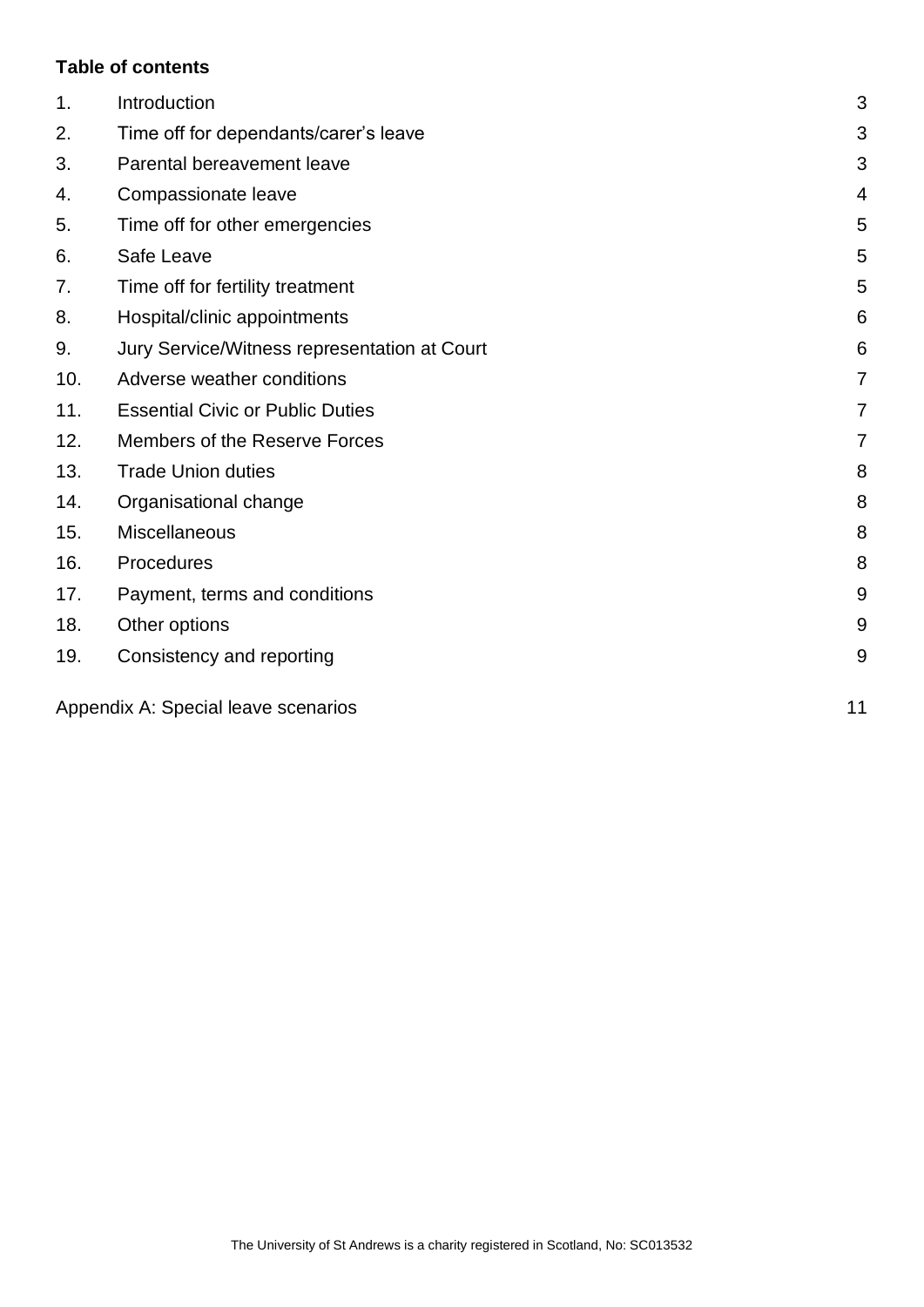## <span id="page-2-0"></span>**1. Introduction**

- 1.1 The University is committed to developing work practices and policies that support work-life balance. In support of this commitment, the University has developed a range of additional leave options to help employees take time away from work for reasons that do not necessarily fall under existing leave provisions.
- 1.2 Employees can request a change to their working pattern via the [Flexible Working Policy.](https://www.st-andrews.ac.uk/staff/policy/hr/flexibleworkingpolicy/)
- 1.3 This policy is not intended to be prescriptive and therefore each request should be considered on its own merit and decisions to authorise leave will be at the discretion of the appropriate line manager. A list of special leave scenarios can be found at [Appendix A.](#page-10-0) Please note this list is not intended to be exclusive.
- 1.4 The provisions made within this policy apply to all employees irrespective of length of service, hours of work, job family or grade.

#### <span id="page-2-1"></span>**2. Time off for dependants/carer's leave**

- 2.1 Whilst employees are responsible for ensuring they have appropriate care mechanisms in place to meet their personal needs, the University will endeavour to assist in circumstances where these arrangements have unavoidably broken down, or where additional unforeseen pressures arise for which time off may be required.
- 2.2 All employees will be allowed reasonable time off, up to three days per rolling year to provide care and attention to dependants or to deal with an unexpected event involving a dependant. This may include:
	- caring for ill dependants or accompanying them during an unexpected appointment/stay at hospital.
	- making longer term care arrangements for the ill or injured.
	- breakdown or unexpected disruption in care arrangements.
	- incidents at school.
- 2.3 Reasonable time off will be granted for as long as it takes to deal with emergencies or unexpected events.  For example, if the employee's child falls ill, time can be taken to deal with their initial needs, such as taking them to the doctor and arranging for their care.  However, time off will not be granted for an employee attending a routine or pre-planned doctor/hospital appointment with a dependant and annual leave should be taken in such circumstances.

#### <span id="page-2-2"></span>**3. Parental bereavement leave**

- 3.1 We recognise that, while dealing with any bereavement is difficult, the death of a child is among the most devastating events that anyone will ever face. The University is committed to supporting bereaved parents through their grief by ensuring they can take parental bereavement leave. This entitlement includes not only birth parents, but also the partner of the child's parent, surrogacy and adoptive parents. This leave is a day one right, so an employee does not need to have a continuous period of service to be entitled.
- 3.2 As per the Parental Bereavement (Leave & Pay) Act 2018, and the Parental Bereavement Leave Regulations 2020, parents who suffer the loss of a child (under 18) are entitled to up to 2 weeks leave. The University goes further than the legislation offers and ensures that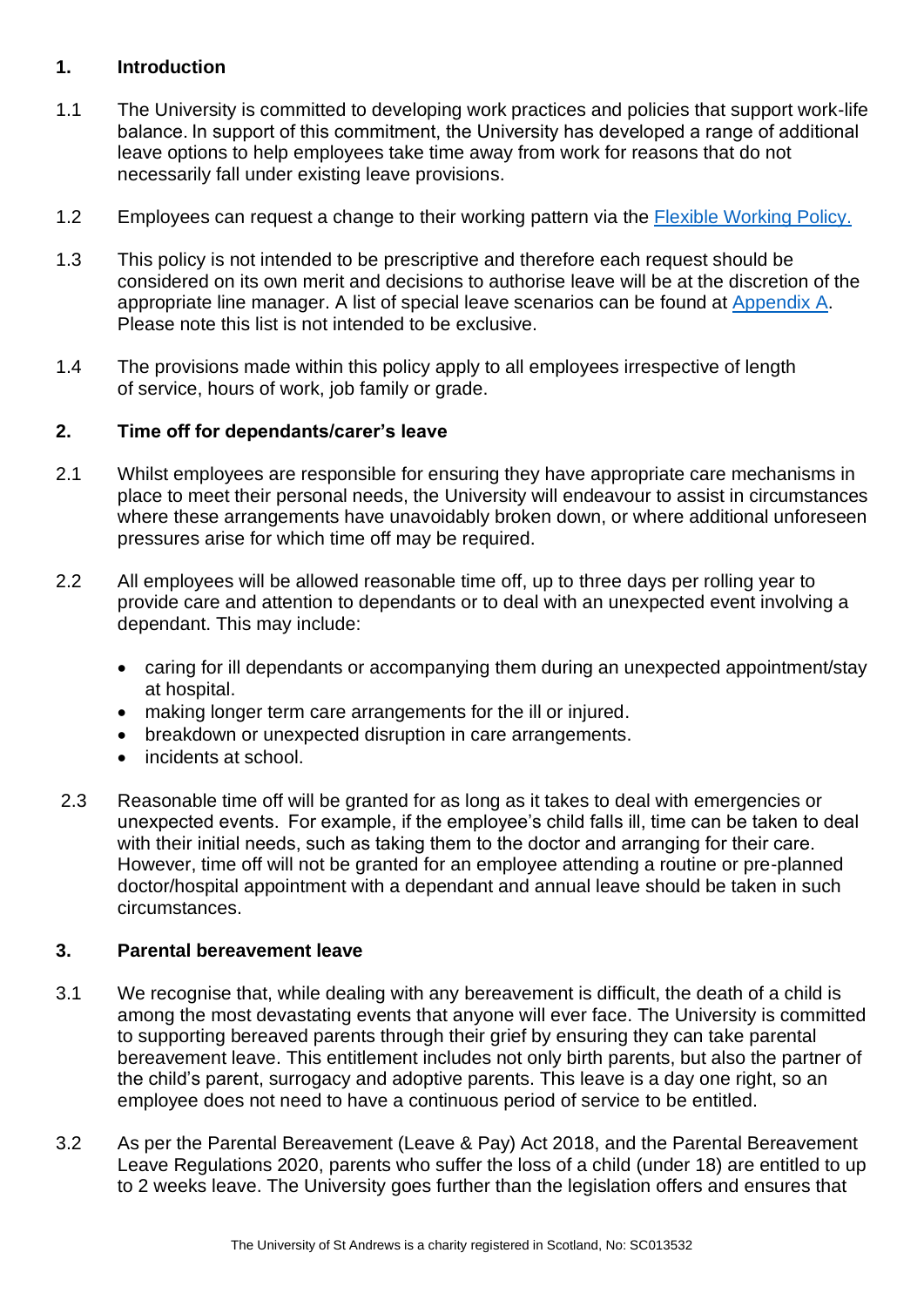this leave is paid and covers all children, regardless of age, which includes individuals who suffer a stillbirth after 24 weeks of pregnancy. An employee has a separate entitlement to parental bereavement leave for each child if they have lost more than one. This leave may be taken as one block, or as two non-consecutive one-week blocks, at any time during the 56 weeks following the death of the child. This leave cannot be taken as individual days.

- 3.3 A parent who is intending to take parental bereavement leave must notify their line manager of the date of the child's death and the date on which they want to absence to begin. If the employee wants to take this leave after 56 days of the child's death, they must provide their line manager with at least 1 weeks' notice of the request.
- 3.4 Employees who suffer the loss of a stillbirth (from 24 weeks of pregnancy) retain their entitlement to maternity, adoption and paternity leave (and pay if eligible). Employees should refer to the relevant policy for guidance.
- 3.5 All other compassionate leave is covered in the section below.

## <span id="page-3-0"></span>**4. Compassionate leave**

- 4.1 The University recognises that employees may be faced with difficult personal circumstances involving the serious illness or death of a dependant e.g. a partner/spouse, parent, child or someone else who relies on the employee. Parents who suffer the loss of a child should refer to [Parental bereavement leave](#page-2-2) (section 3). The University understands that, during these situations, employees may need to take time away from work and may require additional support. The University also appreciates that employees may also require time off for a bereavement for someone who is not a dependant e.g. a close friend, colleague, or family member.
- 4.2 Individual circumstances, the nature of relationships and the required observances of different religions may vary. Therefore, rather than being prescriptive on the situations under which compassionate leave is available, each case should be assessed individually by the line manager or Head of School/Unit who should take the following into consideration:
	- the relationship between the individual and the employee.
	- the nature and extent of any illness.
	- whether the employee is involved in making funeral arrangements.
	- whether there may be a requirement to travel or attend a funeral.
- 4.3 Line managers have the discretion to grant up to two weeks paid compassionate leave to employees who need to care for a dependant who is seriously ill or following the bereavement of a dependant.. Thereafter, depending on circumstances, the line manager may agree a period of annual or unpaid leave.
- 4.4 Time off will vary depending on the circumstances and taking into account the nature of the relationship as outlined in section 4.2 but will normally follow the guidelines below:
	- Death of a dependant or responsibility for arranging funeral, normally up to two weeks.
	- Death of someone who is not a dependant, normally up to one day to attend the funeral.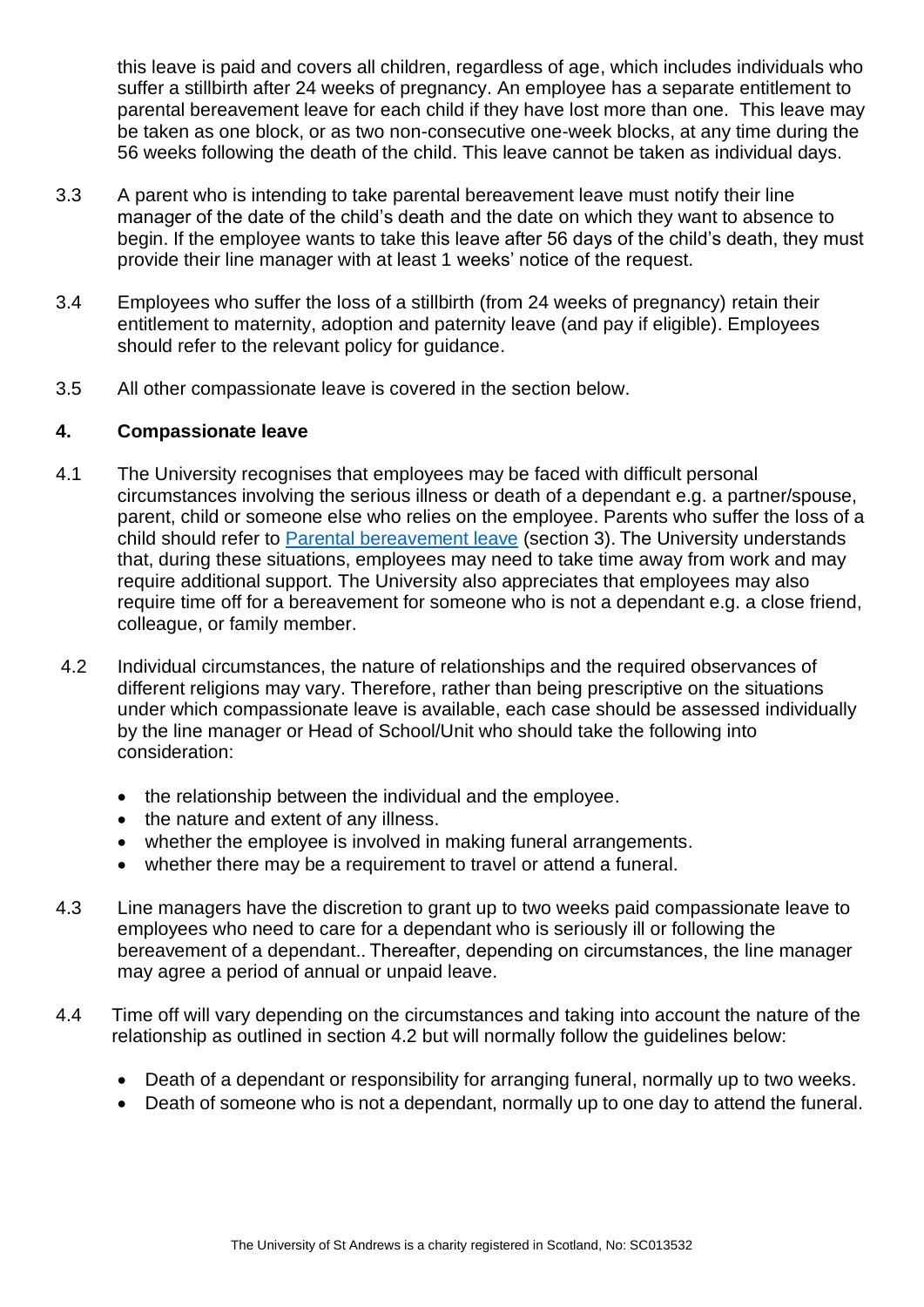## <span id="page-4-0"></span>**5. Time off for other emergencies**

- 5.1 The University will be sympathetic to a reasonable request for time off to deal with critical domestic emergencies not involving dependants and not covered by other types of leave.  This may include fire, flood or theft at home.
- 5.2 This leave is intended to be a short-term solution to enable employees to remedy their individual situation.
- 5.3 Line managers have the discretion to grant up to three days paid leave to employees. The manager, in discussion with [Human Resources,](https://www.st-andrews.ac.uk/hr/businesspartner/) may decide to extend this by up to a further week of paid or unpaid leave. Thereafter, depending on circumstances, a manager may agree a period of annual or unpaid leave.

# <span id="page-4-1"></span>**6. Safe Leave**

- 6.1 Anyone can report instances of violence, assault or abuse to the University and access support at any time via the [Report & Support](https://reportandsupport.st-andrews.ac.uk/) portal.
- 6.2 All employees, regardless of length of service, who are victims of violence, assault or abuse of any kind, including victims of identity-based hate crime, may be granted up to 10 days paid safe leave (*pro-rated for part time employees*) for the purposes of protecting themselves (and their family) and make necessary arrangements. Reasons include but are not limited to:
	- Attending medical appointments or counselling relating to the violence, assault or abuse;
	- Attending legal proceedings such as court/police appointments;
	- Seeking protection e.g. safe housing;
	- Visiting legal advisors or support agencies e.g. for re-housing or re-organising childcare, or for other relevant/specialised services relating to the violence, assault or abuse.
- 6.3 Safe leave may be taken as a block of up to 10 days (*pro-rated for part time employees*) or as intermittent periods of absence; this will be determined based on the needs of the employee. The University reserves the right to request supporting documentation, such as from a healthcare professional, the police and/or relevant support agencies, as appropriate.
- 6.4 Employees who require safe leave should raise this with their line manager or email [hrconfidential@st-andrews.ac.uk.](mailto:hrconfidential@st-andrews.ac.uk) Alternatively, the employee can request to speak with an appropriate adviser via [Report & Support.](https://reportandsupport.st-andrews.ac.uk/) Requests for safe leave and information disclosed will be handled in the strictest confidence.

# <span id="page-4-2"></span>**7. Time off for fertility treatment**

7.1 The University recognises that fertility treatment is a stressful and emotionally demanding process and aims to support its employees and those employees with partners who are going through this process. As such, employees who are receiving and recovering from fertility treatment are entitled to time off of up to 5-days (pro-rated for part time staff), per cycle of treatment, limited to one cycle in 12-months (no more than 3 cycles in total). The leave is specifically associated with the fertility cycle i.e. consultant appointments,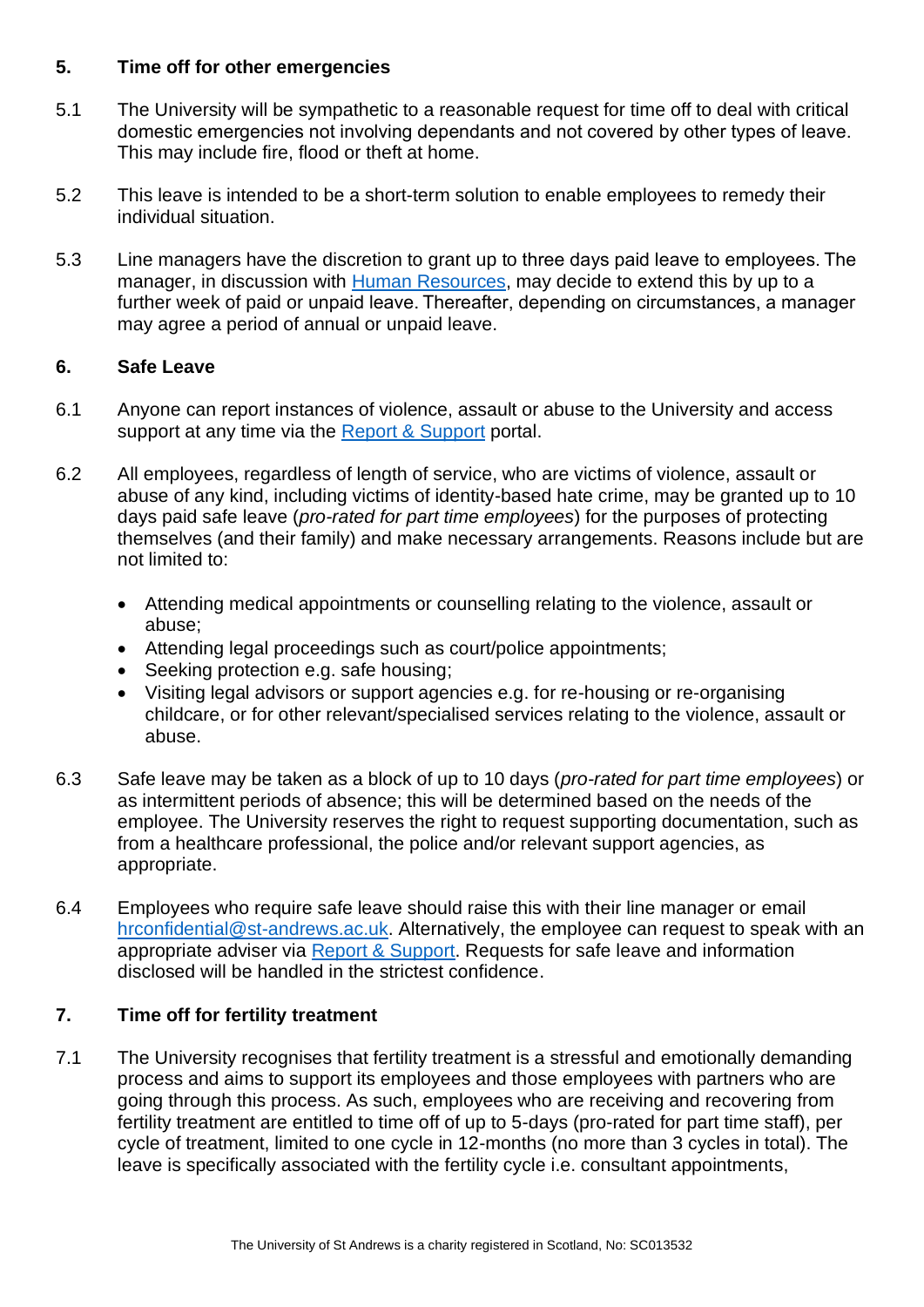monitoring and collection of eggs and embryo transfer. This includes employees with same-sex partners and single persons.

- 7.2 Supporting partners can take up to 2-days leave to cover any treatment and to provide support to their partner undergoing fertility treatment (pro-rated for part time staff), per cycle of treatment, limited to one cycle in 12-months (no more than 3 cycles in total).
- 7.3 Employees who have 26-weeks continuous service with the University will be entitled to take this leave as paid. Employees who do not meet this criterion are eligible for the time off however this would be unpaid.
- 7.4 Employees who require leave for fertility treatment should advise their line manager or approach a member of the HRBP team. All requests for fertility treatment leave will be treated in the strictest confidence.
- 7.5 If an employee requires additional time off, they should discuss this with their line manager i.e. the taking of annual leave, unpaid leave, sick leave, flexible working, home working.

#### <span id="page-5-0"></span>**8. Hospital/clinic appointments**

- 8.1 When it is not possible to make appointments with GPs, Dentists and Opticians out with work time, then these appointments should be made at the start or end of the working day in order to minimise disruption. On occasion, employees should make arrangements with their manager to make this time up if a longer appointment is required.
- 8.2 Reasonable paid time off will be granted to allow employees to attend hospital/clinic appointments subject to the discretion of the line manager.
- 8.3 In line with the [Policy and guidance on trans staff and students,](https://www.st-andrews.ac.uk/policy/staff-equality-diversity-and-inclusion-trans/trans-policy.pdf) trans staff are able to attend clinic appointments and have time off for surgery and recovery.
- 8.4 The University reserves the right to ask for evidence of the appointment e.g. hospital letter, appointment card.

# <span id="page-5-1"></span>**9. Jury Service/Witness representation at Court**

- 9.1 If an employee is summoned for Jury Service or is requested to appear as a witness in Court, they should report this to their line manager as soon as possible so that preparations for their absence can be made in advance. The line manager must complete the [Special Leave notification form,](https://www.st-andrews.ac.uk/media/human-resources/new-policy-section-documents/specialleave/Special%20leave%20notification%20form.docx) advising the dates of the jury service/witness representation and submit this to [Salaries.](mailto:Monthly%20NS%20%3cmonthly-ns@st-andrews.ac.uk%3e)
- 9.2 Employees will be granted leave to attend. The University will pay the employee as normal for the first 10 days required at court and is therefore not required to complete a Certificate of Loss of Earnings for the first 10 days.
- 9.3 If the requirement to attend Jury Service/witness at Court lasts longer than 10 days, the employee will be required to claim an allowance for loss of earnings from the Court. A Certificate of Loss of Earnings is usually sent directly to the employee once they have confirmed their availability to the Court, however the employee can also download this form from the [Scottish Court website.](https://www.scotcourts.gov.uk/docs/default-source/coming-to-court/jurors/certificate-of-loss-of-earnings.pdf?sfvrsn=4) The Certificate of Loss of Earnings must be sent to [Salaries](mailto:Monthly%20NS%20%3cmonthly-ns@st-andrews.ac.uk%3e) so that it can be completed and signed on behalf of the University. The employee is then required to provide this document to the Court for accurate payment. The employee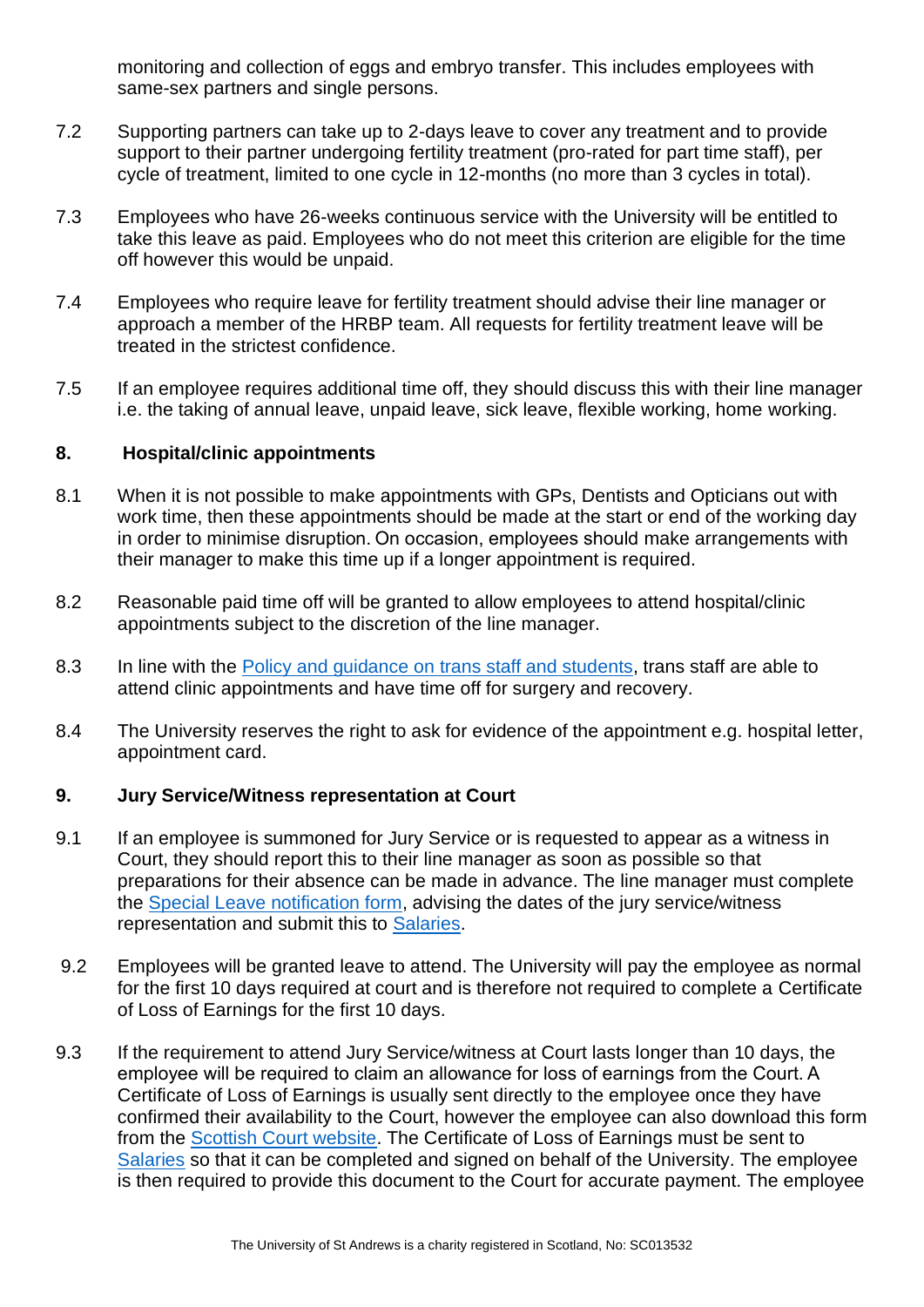will receive a payment breakdown from the Court which should then be provided to the Salaries Office in order to deduct the payment received from the Court from the employee's salary.

## <span id="page-6-0"></span>**10. Adverse weather conditions**

10.1 Employees may be granted reasonable time off when they are prevented from attending work due to adverse weather conditions. Various options are available for this and further guidance can be found in the [Adverse weather policy.](https://www.st-andrews.ac.uk/staff/policy/hr/adverseweatherguide/)

### <span id="page-6-1"></span>**11. Essential Civic or Public Duties**

- 11.1 There are other types of leave available where employees are required to perform essential civic or public duties. The legislative requirement for this is contained within the Employment Rights Act 1996.
- 11.2 All employees will be allowed reasonable time off work to undertake public duties on a case by case basis. The line manager will consider the amount of time off required, time already granted for this purpose and the business continuity of the service.
- 11.3 The public duties that are covered by the existing legislative provisions are as follows (source direct.gov.uk):
	- a magistrate, sometimes known as a justice of the peace
	- a local councillor
	- a school governor
	- a member of a policy authority
	- a member of any statutory tribunal (e.g. an Employment Tribunal)
	- a member of the managing or governing body of an educational establishment
	- a member of a school council or board in Scotland
	- a member of the General Teaching Councils for England and Wales
	- a member of the Environment Agency or the Scottish Environment Protection agency
	- in England and Wales, a member of the prison independent monitoring boards or in Scotland, a member of the prison visiting committees
	- a member of Scottish Water or a Water Customer Consultation Panel
- 11.4 Where 'no loss of earnings' compensation is offered by the relevant public body, the employee is required to inform the [Salaries Office](mailto:Monthly%20NS%20%3cmonthly-ns@st-andrews.ac.uk%3e) and their salary will be adjusted accordingly i.e. this will be classed as unpaid time off.
- 11.5 Employees should advise both [Human Resources](https://www.st-andrews.ac.uk/hr/businesspartner/) and their line manager before first entering into such commitments and discuss the extent of the commitment and the implications for their work.

# <span id="page-6-2"></span>**12. Members of the Reserve Forces**

12.1 Employees who are members of the Volunteer Reserve Forces (Royal Naval Reserve, Royal Marines Reserve, Territorial Army or Royal Auxiliary Air Force) will normally be granted two week's additional paid leave per year.  Reservists will be required to inform their line manager and provide copies of any documentation prior to the leave being approved.  Existing reservists are also expected to inform the University of their next reengagement.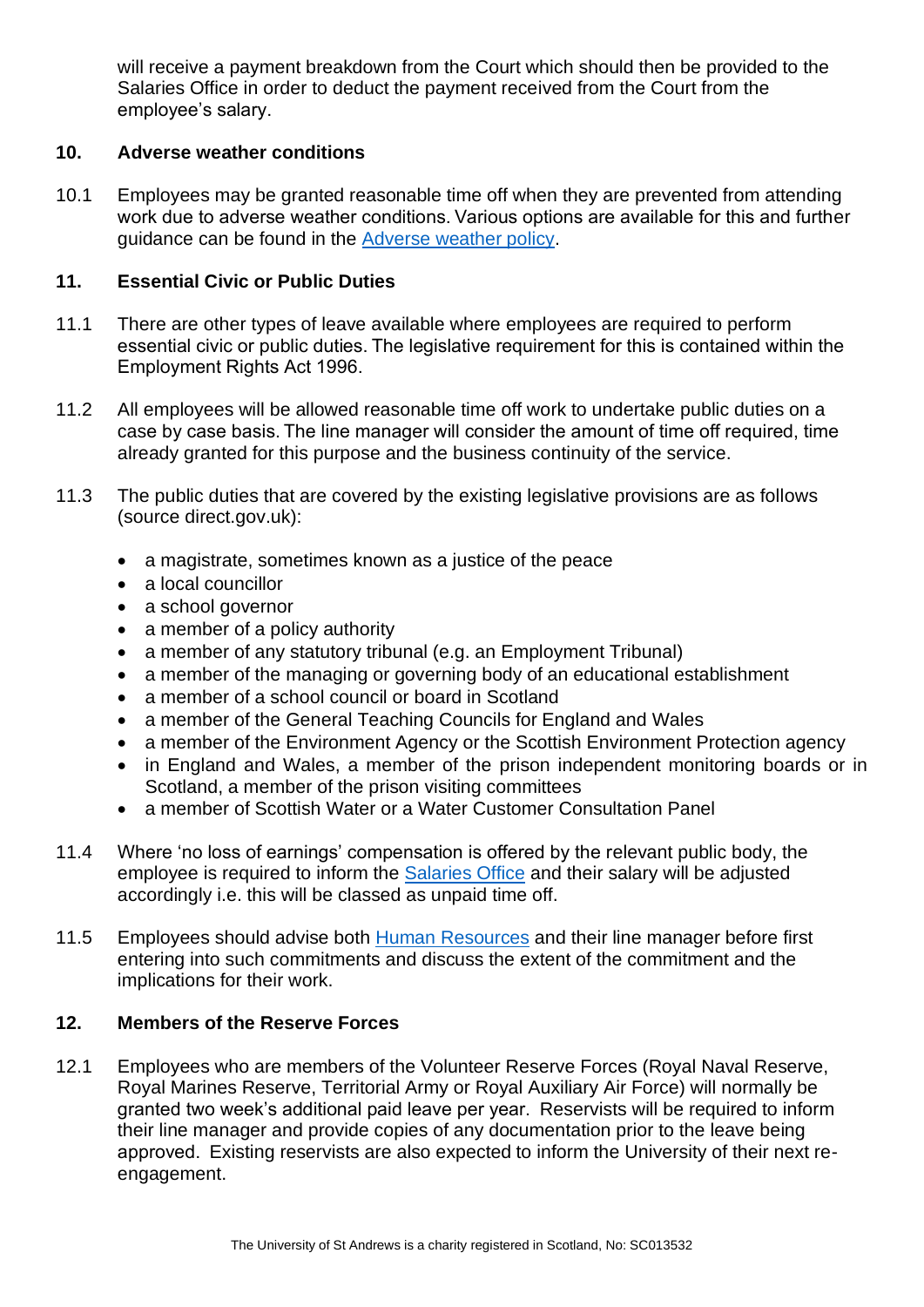12.2 Recruits to the volunteer reserve forces are required to inform the University of their status as reservists to ensure that the University is better informed as to its obligations to employees, also, to enable managers to plan adequately for their absence and ultimate return.

## <span id="page-7-0"></span>**13. Trade Union duties**

- 13.1 Reasonable time off with pay during working hours will be granted for trade union officials for the purpose of carrying out trade union duties or undertaking training in relation to trade union duties for a trade union recognised by the University.
- 13.2 Reasonable time off with pay during working hours will be granted for Union Learning Representatives for the purpose of carrying out related duties or undertaking relevant training for a trade union recognised by the University.
- 13.3 Further details can found within the [Trade Union agreement.](http://www.st-andrews.ac.uk/staff/policy/hr/TUDA/)
- 13.4 Employees who are TU members and wish to attend meetings during work time should request approval for the time off from their line manager. This time will be unpaid or should be worked back subject to the agreement of the line manager. A degree of flexibility, from both parties, will be required here as it is not always possible to have meetings during lunchtime for various reasons.

# <span id="page-7-1"></span>**14. Organisational change**

- 14.1 Reasonable time off with pay during working hours will be granted in situations of organisational change where the employee has been displaced, in order that they can attend for interview both internally and out with the University.
- 14.2 Further information about redeployment and redundancy can be downloaded from the respective policies on the [HR policy webpage.](https://www.st-andrews.ac.uk/staff/policy/hr/)

# <span id="page-7-2"></span>**15. Miscellaneous**

15.1 It is recognised there may be exceptional situations where the University requests that employees do not attend work for a specified, or sometimes unspecified, period e.g. for health and safety reasons or in situations requiring business closure such as a pandemic flu outbreak.  In such situations, employees will be expected to attend work unless the University announces a closure and ensuing contingency plans.  Employees will be notified accordingly, and possible alternative working arrangements will be discussed and considered where appropriate.  Payment will dependent on the circumstances, but employees should note that the adverse weather guidance will be followed in the first instance if employees are unable to attend work.

#### <span id="page-7-3"></span>**16. Procedures**

16.1 It is understood that situations may arise where it is not be possible for the employee to provide notice of time off.  On these occasions, the employee (or where this is not possible, someone on their behalf) should inform their line manager (or designated School or Service Administrator) as appropriate, as soon as possible, on the first day of absence of the reason(s) for the absence and how long they may expect to be absent from work.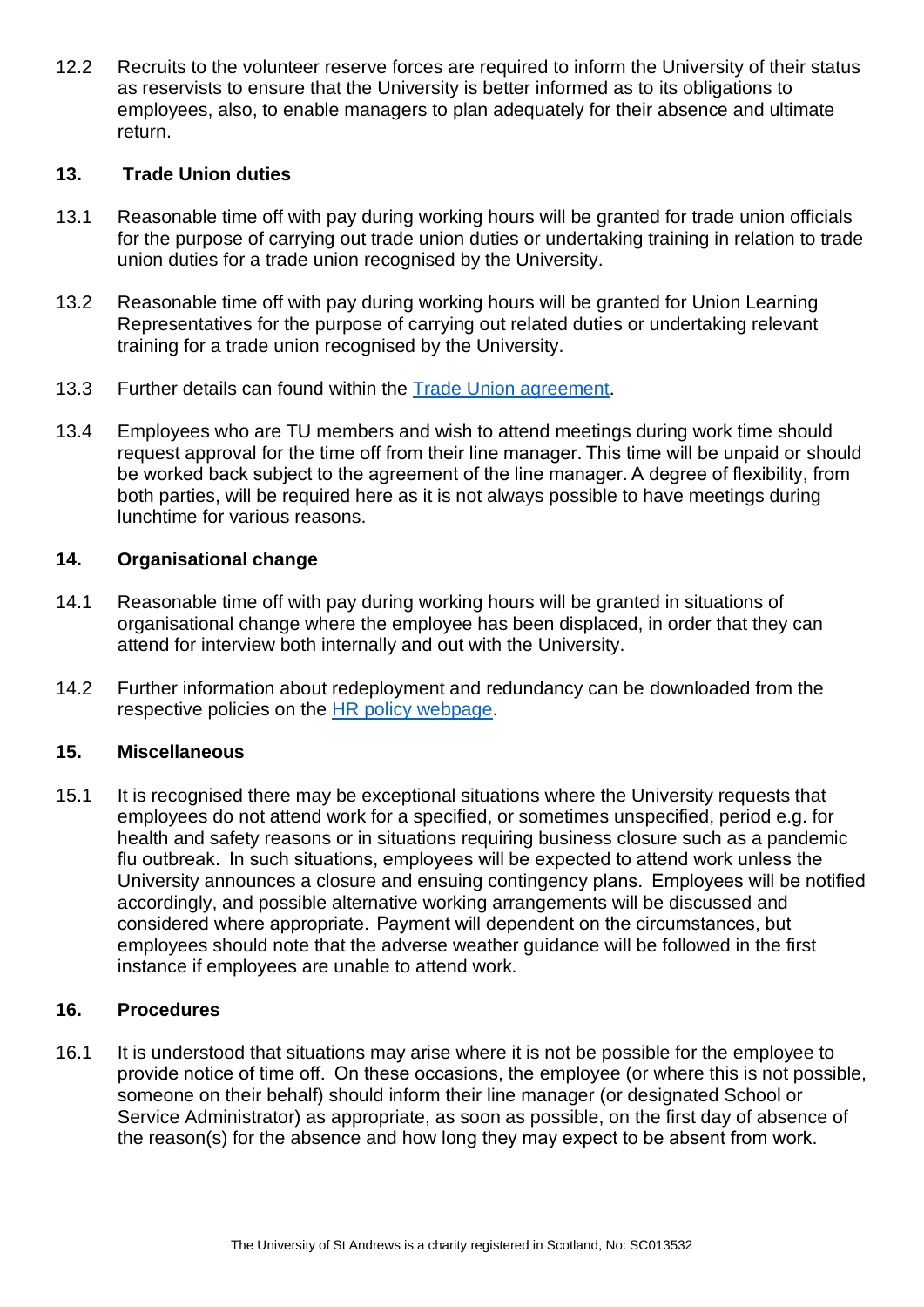- 16.2 Where employees require the day off in an emergency, in most cases the time off will be granted and the classification of the leave (annual, special, unpaid, etc.) will be discussed when the employee returns to work.
- 16.3 Special leave will not be granted automatically, and the employee will normally be given the day off for an emergency with the understanding that they must discuss the matter with their line manager upon their return to determine whether special leave can be authorised.
- 16.4 It should be noted that special leave is not a statutory entitlement and is at the discretion of the individual line manager.  Should special leave not be authorised or deemed appropriate, then employees may be have the option of using annual or unpaid leave.
- 16.5 In some cases, documentary evidence will be required in order to process the special leave such as Court attendance e.g. jury service summons.  Failure to produce such evidence may result in the special leave being denied.

#### <span id="page-8-0"></span>**17. Payment, terms and conditions**

17.1 Special leave will normally be paid. In some cases, where this is not appropriate or the special leave has to be extended, this will be unpaid. This will be agreed between the line manager/Head of School/Unit and the employee.

#### <span id="page-8-1"></span>**18. Other options**

- 18.1 The use of special leave does not preclude the use of alternatives to taking unpaid leave and employees may consider using one or more of the following options when taking leave:
	- Annual leave e.g. where time off is half a day or more.
	- Career Break Policy/Sabbatical Leave.
	- Flexible working or arranging to work up additional hours e.g. where time off is less than half a day.
	- Changing working patterns or arrangements on a short-term basis such as swapping shifts, lectures or working from home where possible.
- 18.2 All other contractual terms and conditions continue to apply during periods of special leave.  Longer terms of special leave and unpaid leave may impact upon pension contributions and in these circumstances, the employee should contact [Human Resources](https://www.st-andrews.ac.uk/hr/) to discuss the matter further.

#### <span id="page-8-2"></span>**19. Consistency and reporting**

- 19.1 Managers should adopt a fair, consistent and sympathetic approach in applying this policy and procedure ensuring they have taken all the facts into consideration and discussed the matter with Human Resources, where appropriate.
- 19.2 It is important that all absences under this policy and procedure are recorded and notified to Human Resources.  Line Managers should complete the [Special Leave notification form](https://www.st-andrews.ac.uk/media/human-resources/new-policy-section-documents/specialleave/Special%20leave%20notification%20form.docx) and submit to [Salaries](mailto:Monthly%20NS%20%3cmonthly-ns@st-andrews.ac.uk%3e) for processing.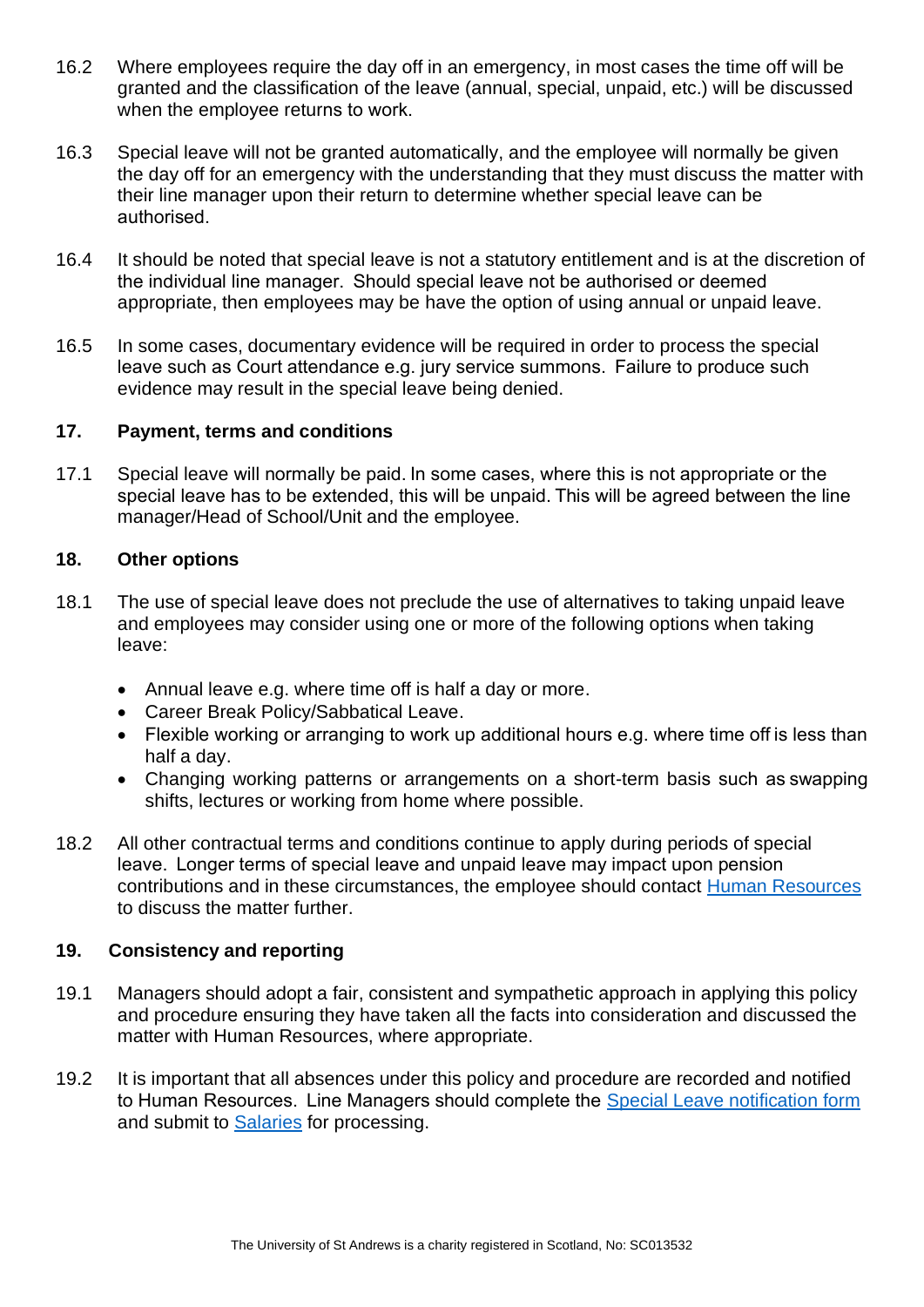| <b>Version</b><br>number | <b>Purpose / changes</b>                                                                                                                                                                                                            | <b>Document</b><br><b>status</b> | <b>Author of</b><br>changes, role<br>and school /<br>unit | <b>Date</b> |
|--------------------------|-------------------------------------------------------------------------------------------------------------------------------------------------------------------------------------------------------------------------------------|----------------------------------|-----------------------------------------------------------|-------------|
| 1.0                      | Migration of policy to<br>the Governance Zone                                                                                                                                                                                       | Published                        | <b>Lisa Stewart</b><br>Human<br><b>Resources</b>          | 11/06/2019  |
| 1.1                      | Section 3 added due to<br>the new employment<br>legislation on parental<br>bereavement leave.<br>Special leave form also<br>updated.                                                                                                | Published                        | <b>Lisa Stewart</b><br>Human<br><b>Resources</b>          | 06/04/2020  |
| 1.2                      | Section 6 added:<br>Introduction of Time off<br>for fertility treatment                                                                                                                                                             | Published                        | <b>Lisa Stewart</b><br><b>HR</b>                          | 19/08/2020  |
| 1.3                      | Minor change to<br>working in Section 4<br>(Compassionate<br>Leave)                                                                                                                                                                 | Published                        | <b>Lisa Stewart</b><br><b>HR</b>                          | 26/03/2021  |
| 1.4                      | Attending Court as a<br>Witness/Jury Duty:<br>Change of process.                                                                                                                                                                    | Published                        | <b>Lisa Stewart</b><br><b>HR</b>                          | 21/04/2021  |
| 1.5                      | New section 6: Safe<br>$\bullet$<br>Leave.<br>Enhanced<br>$\bullet$<br>compassionate<br>leave provision.<br>Tweaks to section<br>$\bullet$<br>3: Parental<br><b>Bereavement Leave</b><br>wording.<br>Added examples to<br>$\bullet$ | Published                        | <b>Lisa Stewart</b><br><b>HR</b>                          | 15/12/2021  |
|                          | Appendix A.                                                                                                                                                                                                                         |                                  |                                                           |             |